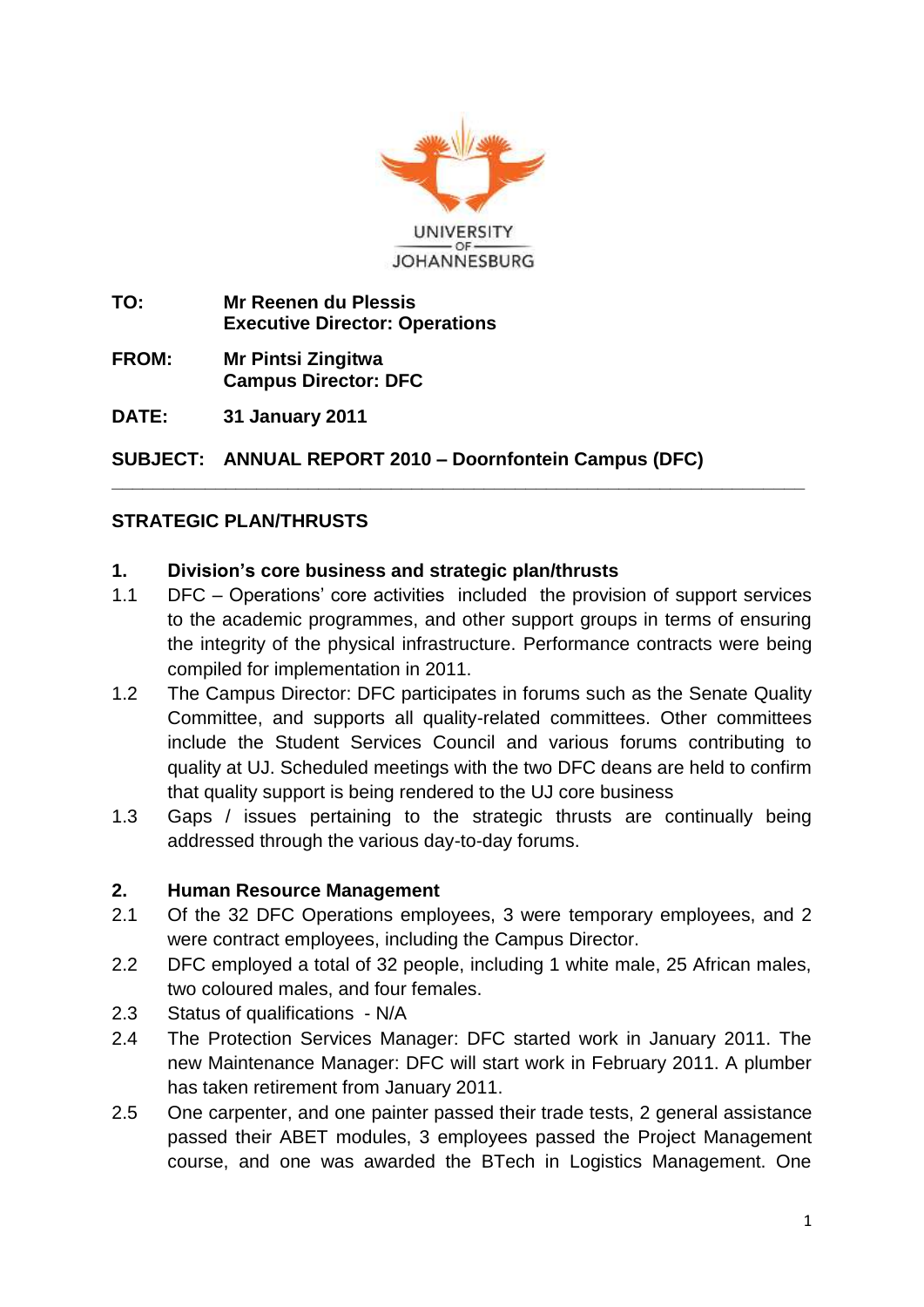supervisor completed a short course in the basics of air-conditioning. Achievements of employees;

- 2.6 Five artisans-in-training will be sitting for their Trade Test exams, while 2 semi-skilled employees will commence their formal training as artisans. Staff Development Programme (reporting year);
- 2.7 DFC had one electrician, 2 plumbers, 3 carpenters, 1 painter, and 8 semiskilled personnel in 2010. Summary of skills and competencies within the division;
- 2.8 The DFC Operations division works closely with Occupational Safety division to speedily resolve all safety matters. Further additional information (optional).

### **3. Stakeholder report**

- 3.1 The partnership between UJ and Joburg City, together with Ellis Park Stadium management was formed / re-inforced. Another primary partnership that was developed was with the City of Joburg, via their World Cup 2010 Office. Other stakeholder relationships developed were with communal stakeholders such as the Hellenic church in Doornfontein.
- 3.2 The stakeholder groups were the Joburg Metro local government, sports and recreational facilities, and general communal groups. Specify nature and type of stakeholder groups;
- 3.3 The partnership between UJ and Joburg City, together with Ellis Park Stadium management was re-confirmed with regard to the use of the Johannesburg and Ellis Park stadium facilities. The partnership that was developed with the City of Joburg, was via their World Cup 2010 Office. The partnership enabled DFC to have easier access to divisions such as Joburg Water, Joburg Roads Agency, and City Power. Achievements/progress/continuation;
- 3.4 There are various internal stakeholders that DFC Operations communicates with, such as the SRC, Venue Bookings committee to facilitate the different needs of the DFC community.

# **4. Sustainability report**

The sustainability report was being compiled by external consultants who solicited input from the Campus Director for the corporate UJ Annual Report.

#### **4.1 Governance of the division**

- 4.1.1 Campus communication continued to be enhanced by the monthly Operations Forum, where all DFC stakeholders are invited. All matters relevant to improving the conditions of learning and teaching at DFC are deliberated on at the meetings.
- 4.1.2 The Campus Director: DFC is a member of the Senate Quality Committee, and participates actively in the quality programmes. An example were contributions made to efforts to the UJ quality audit that occurred in 2010.
- 4.1.3 The air-conditioning in the Lecture Block was replaced to ensure that the teaching and learning environment is conducive. Risk management: updated